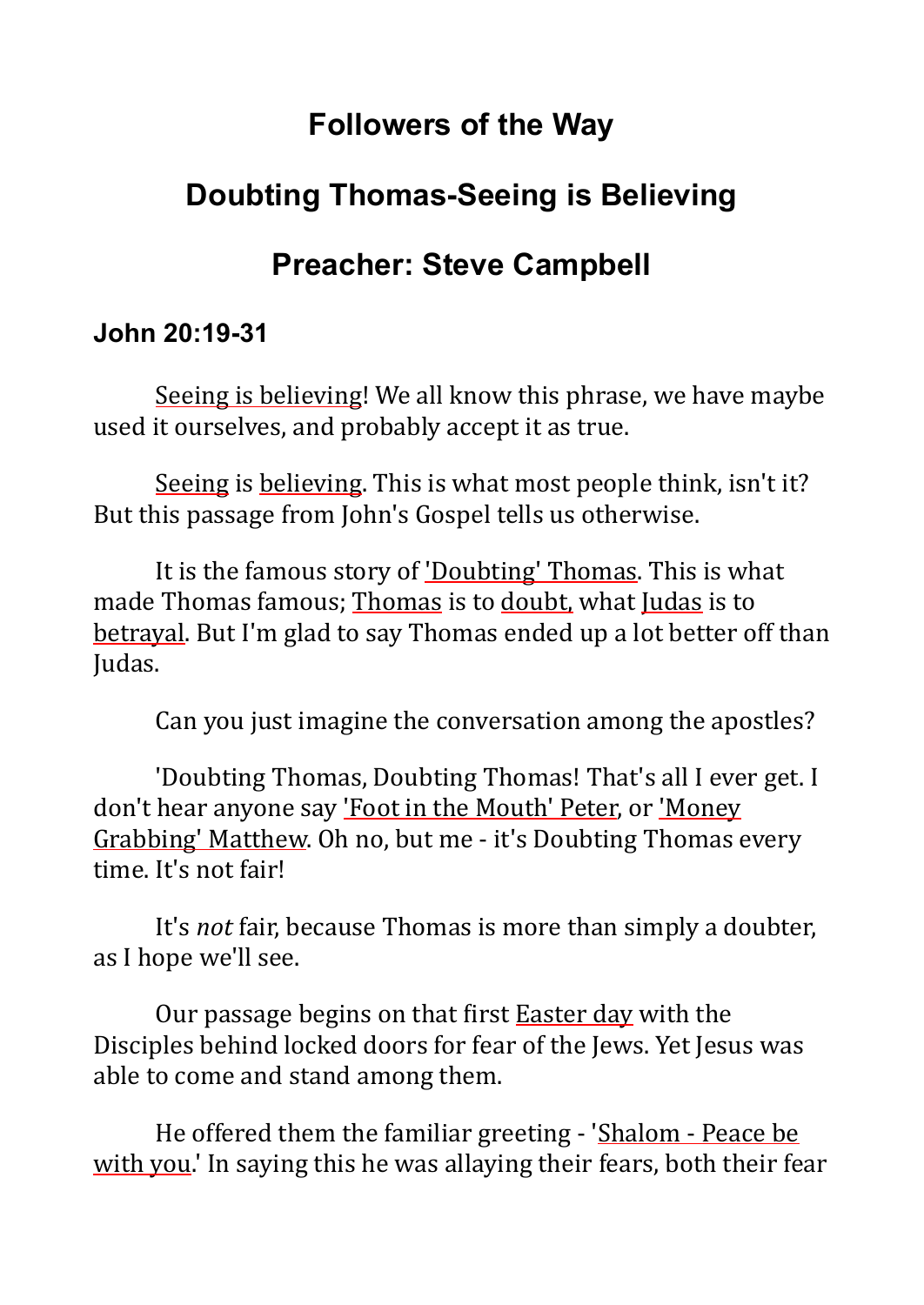of the Jews and fear that he might rebuke them for their behaviour on Good Friday.

But Jesus doesn't deal with us after our sins, nor reward us according to our iniquities, but always according to his grace.

After this assurance Jesus commissioned his Disciples - 'As the Father has sent me, so I am sending you.'  $(v.21)$ 

He then empowered them for the task by breathing on them and saying, 'Receive the Holy Spirit.' (v.22)

The word translated as 'breath' and 'Spirit' is one and the same. This reminds us how at the beginning God breathed life into Adam. So here Jesus breathes new life into his disciples.

The Great Commission is found in all four Gospel accounts in various forms -

Luke says the disciples are to be witnesses;

Mark that they are to go into all the world and preach the gospel;

Matthew states they are to make disciples of all nations;

while according to  $\underline{\text{lohn}}$  they are to be sent just as Jesus was sent by his Father.

The Great Commission, however, is not only for those first disciples, but for all who believe. The apostles were entrusted with the gospel and they passed it on. Each succeeding generation has had the responsibility to defend and propagate the gospel. We have that responsibility in our day and generation. Not just ordained clergy, but each individual Christian.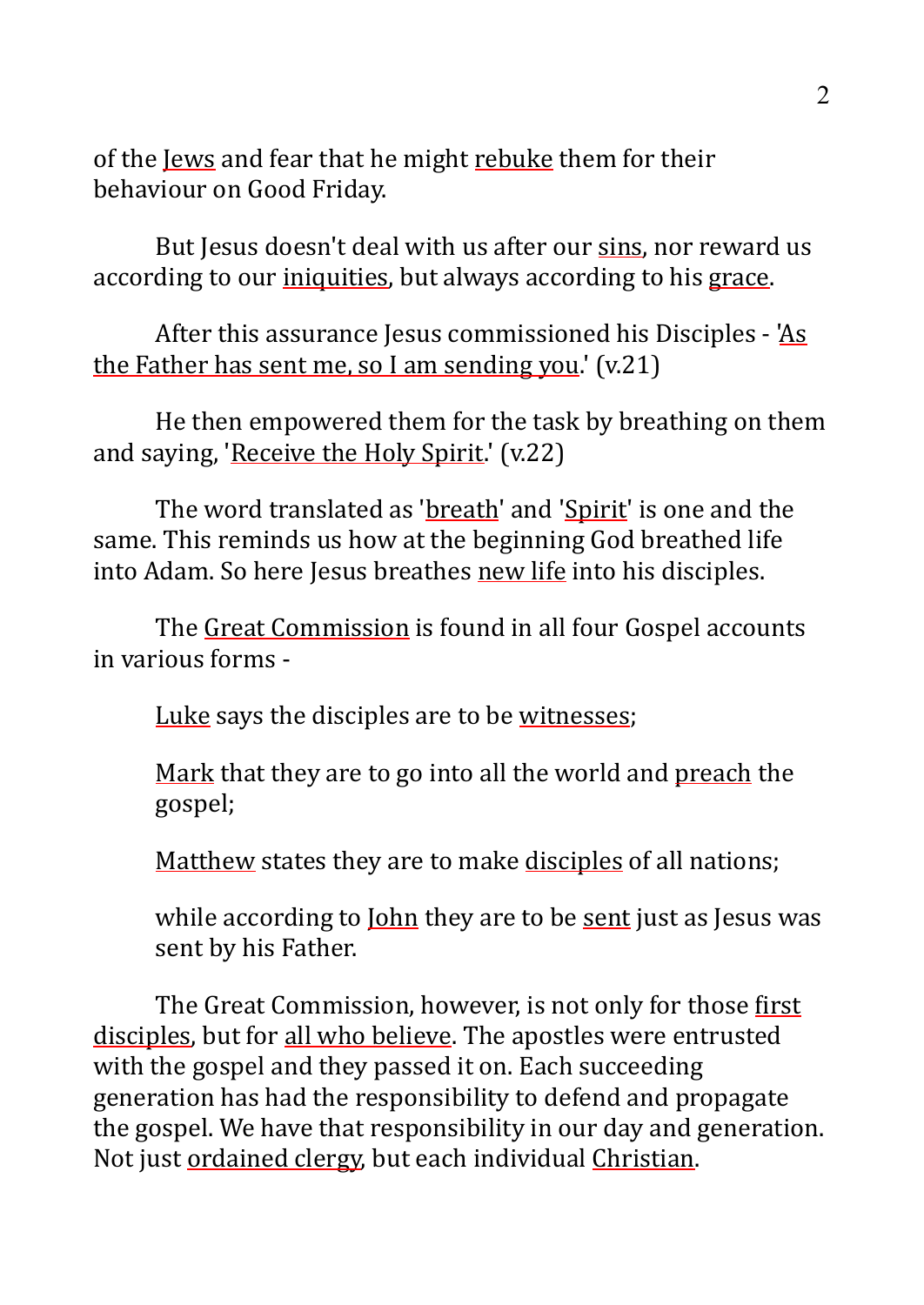That first Easter Sunday evening Thomas wasn't with the other disciples. We're not told why and there's no point speculating. But we do know that when the rest told him they had seen the Risen Lord, he didn't believe them.

He demanded proof! **v.25 READ** 

Thomas would not accept the word of others, he wanted the personal experience. He wanted to see the Lord for himself

Thomas had a nickname, no not the one we give him -Doubting Thomas, but Didymus, meaning twin. But whose twin was he? I helieve I know -

#### **Tom Deininger**

*I* am a twin of Thomas, and so are *you*. We all have our doubts. Don't we also at times refuse to believe and insist that God proves himself to us?

I've had a Doubting Tomas moment. Young Christian in 1980s.. charismatic movement.. gifts of the Spirit.. John Wimber Derek Prince... 'Blessed are those who have not seen...'

Have you had a Doubting Thomas moment? Perhaps you still do.

Can doubt and faith co-exist? They can, as long as you don't let doubt overcome faith. We've all heard of Billy Graham, the most famous and most heard evangelist ever. But how many know the name Charles Templeton?

Templeton and Graham began as partners in evangelism, and at one time it was thought he would outshine his colleague However, doubts about his faith and the reliability of the Bible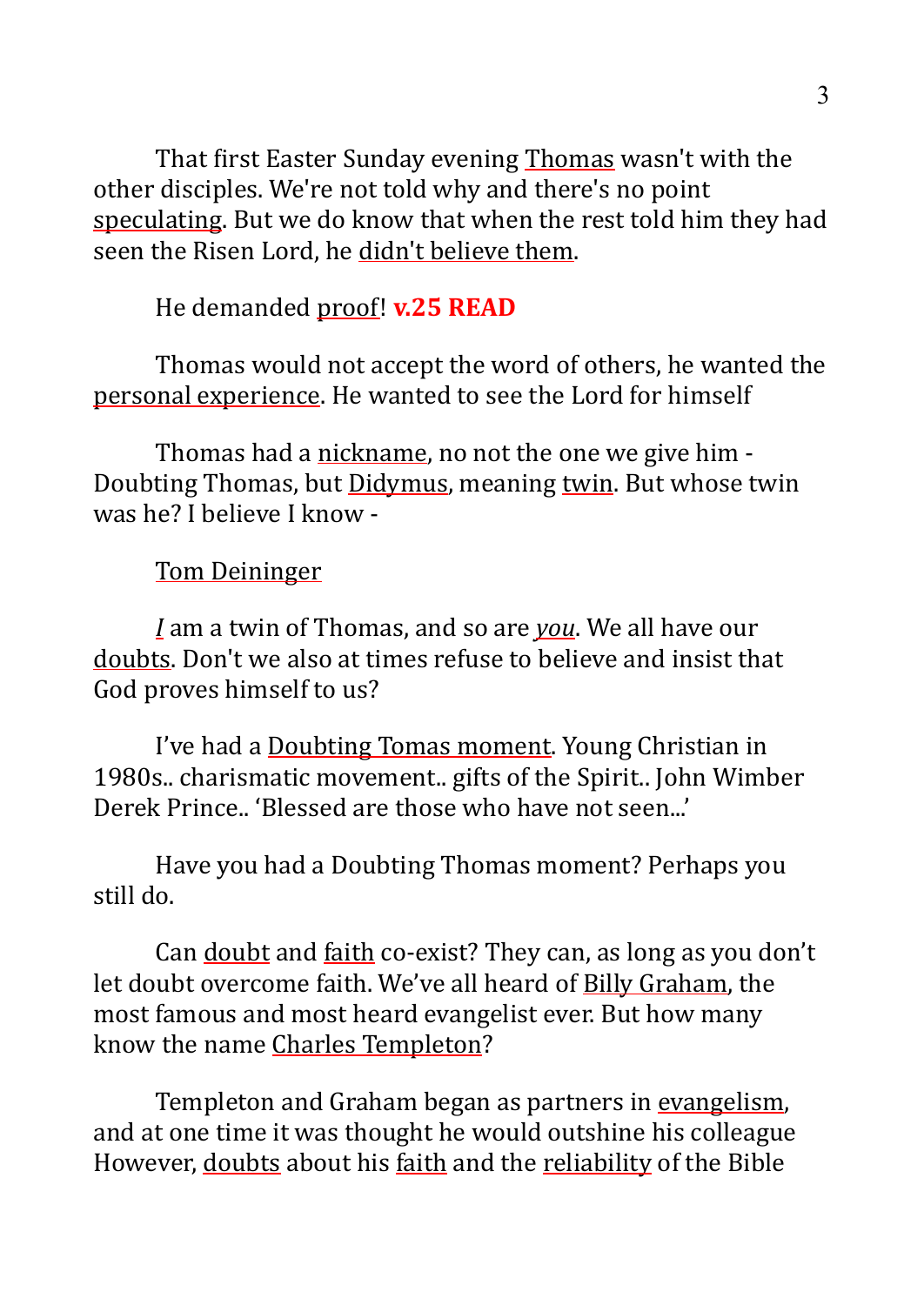began to flood his mind. He shared this with Billy Graham, who also began to doubt.

Torn between faith and doubt, Graham went up on a mountainside to be alone before God. With a Bible in his hand he fell to his knees and cried out, 'Father, I'm going to accept this as Thy Word – by *faith*! I'm going to allow faith to go beyond my intellectual questions and doubts, and I will believe this to be Your inspired Word.'

Billy Graham's faith was stronger than doubt and he became a world renowned evangelist. Charles Templeton's doubts overcame his faith, and he died a relatively unknown, broken man with no assurance of God's love.

Thomas has many twins!

He didn't have to wait long before his request for proof was granted. The very next Sunday he joined the others in the same house, again behind locked doors.

Once more Jesus stood among them and greeted them with his peace. This time he spoke directly to Thomas **v.27 READ** 

Jesus knew about Thomas' demands for proof, and that alone should have been proof enough, but still he offered him his hands and side. 'Stop doubting and believe,' said Jesus.

The traditional translation 'doubting' as used in the NIV is apparently not the best one.

The word literally means 'faithless' or 'unbelieving'. The New American Standard version renders it 'be not unbelieving but believing.'

There is a subtle difference between doubt and unbelief.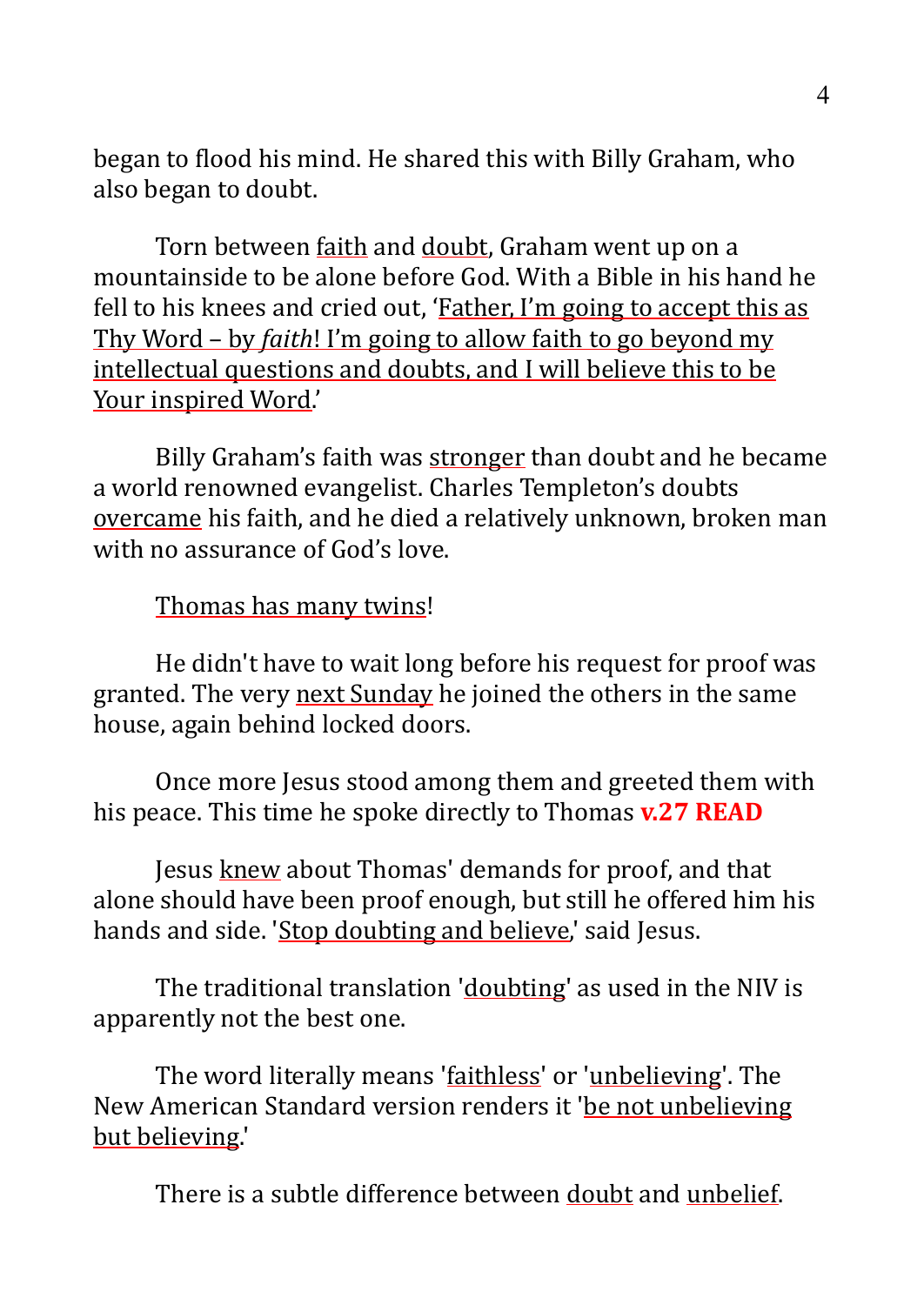Doubt is an intellectual problem.

Unbelief is a moral problem.

The doubter says, 'I *cannot* believe, I want to but I'm overwhelmed with problems and questions.'

The unbeliever says, 'I *will* not believe unless you give me the evidence I demand.'

Thomas got the evidence he required. He saw with his own eyes the Risen Lord. He was given the opportunity to touch Jesus' wounds, an opportunity he didn't need.

For Thomas seeing was enough. Seeing was believing.

And he made one of the greatest confessions of faith in the whole of Scripture - 'My Lord and my God.'

This was the high point of faith, Thomas dramatically moves from a position of unbelief to unbridled belief in the Risen Lord Jesus. This is the climax of John's Gospel where belief has been emphasised all the way through.

In the Prologue the promise is made to those who believe in his name that they have the right to become children of God.

The most famous verse - 'For God so loved the world that he gave his one and only Son, that whoever *believes* in him shall not perish but have eternal life' ( $\ln 3:16$ )

And the purpose of John's Gospel is given in **vv.30-31 READ** 

Thomas' confession of Jesus as 'My Lord and my God' brings us right back to the beginning - 'In the beginning was the Word... and the Word was God.'  $[In 1:1]$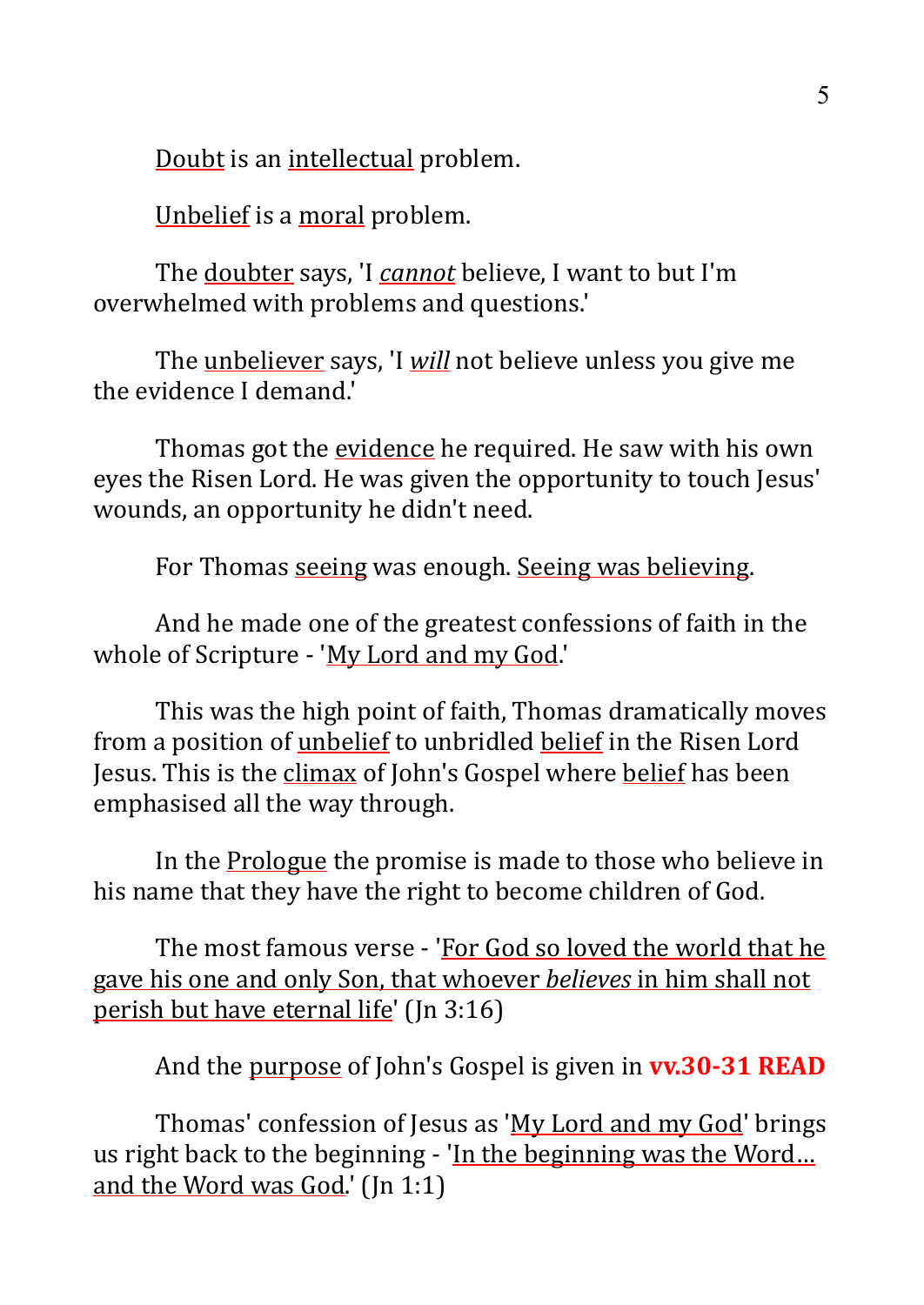So Thomas has moved from doubt to faith, from unbelief to belief. For him seeing truly was believing.

So does this mean that only those who saw the Risen Christ with their own eyes could believe?

Of course not! Jesus was soon to return to his Father, and then no-one would be able to see his resurrected body. As Jesus himself said **v.29 READ** 

The vast majority of Christians have not seen the Risen Christ and yet have believed. So if *seeing* is not believing, what is the key to our belief?

We need to turn to Romans to answer that question. Paul writes, 'faith comes from hearing the message, and the message is heard through the word of Christ.' (Rom  $10:17$ )

Therefore for each generation since the apostles, hearing is believing. We believe because we heard the message of the gospel from our parents, Sunday School teacher, minister, friends.

We have had the privilege of hearing the gospel and responding to it by believing in Jesus Christ. Yet not all have heard the gospel message.

There are many people with no Bible in their native language. Many who have never heard the name <u>Jesus</u>.

These people need to be reached; missionaries need to be sent to live among them, learn their language and preach the gospel so they can hear and have the opportunity to believe.

But it's not only countries overseas that require missionaries, it's here at home also. We have a missionfield on our own doorstep.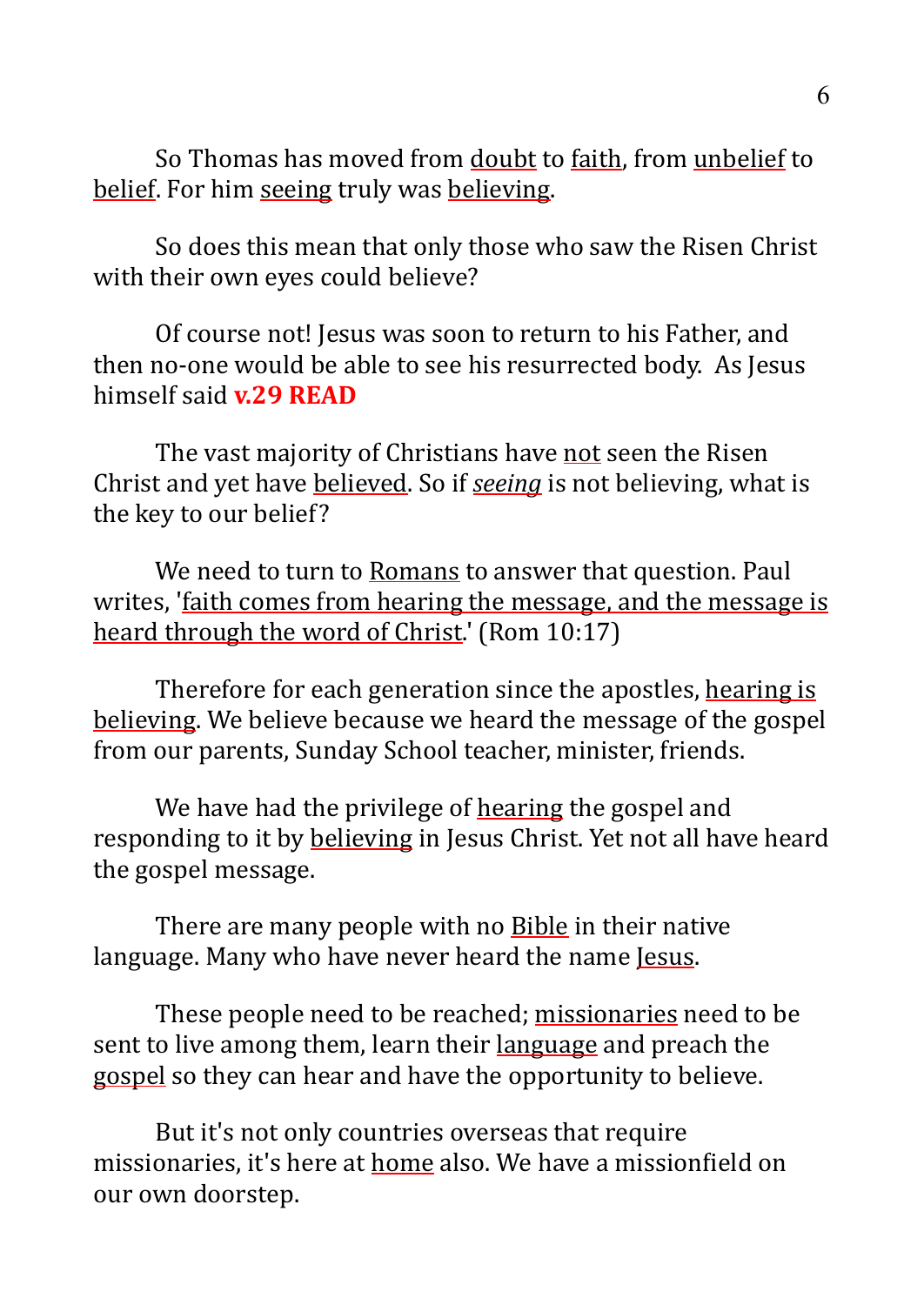There are people we work with, are educated with us, living beside us who never go to Church, never open a Bible. How are they to hear the message unless, as Paul says, someone preaches to them?

If they don't come to Church or their children to Sunday School then they won't hear the Minister. And if they are not members the Minister won't know to visit them.

But if they are *your* neighbours, or work colleagues, or classmates then you have an ideal opportunity to speak with them. Now I don't mean you preach at them, but witness to them through your friendship - invite them home for a meal, invite them to come to Church.

In a survey more people said they came to faith through the witness of a friend than in any other way.

If we want to see our Church grow and our country change then we need to realise that the Great Commission Jesus gave his disciples applies to us also.

We too are his witnesses

We too are to preach the gospel

We too are to make disciples

Thomas went from doubt to faith, from unbelief to belief. But he didn't just stop there, he obeyed the Lord's command to go and make disciples of all nations.

In the state of Kerala, South West India over half the Christians have the surname Thomas. Why? Because Thomas travelled to India to preach the gospel and the Church that bears his name, the Mar Thoma Church, exists there to this day.